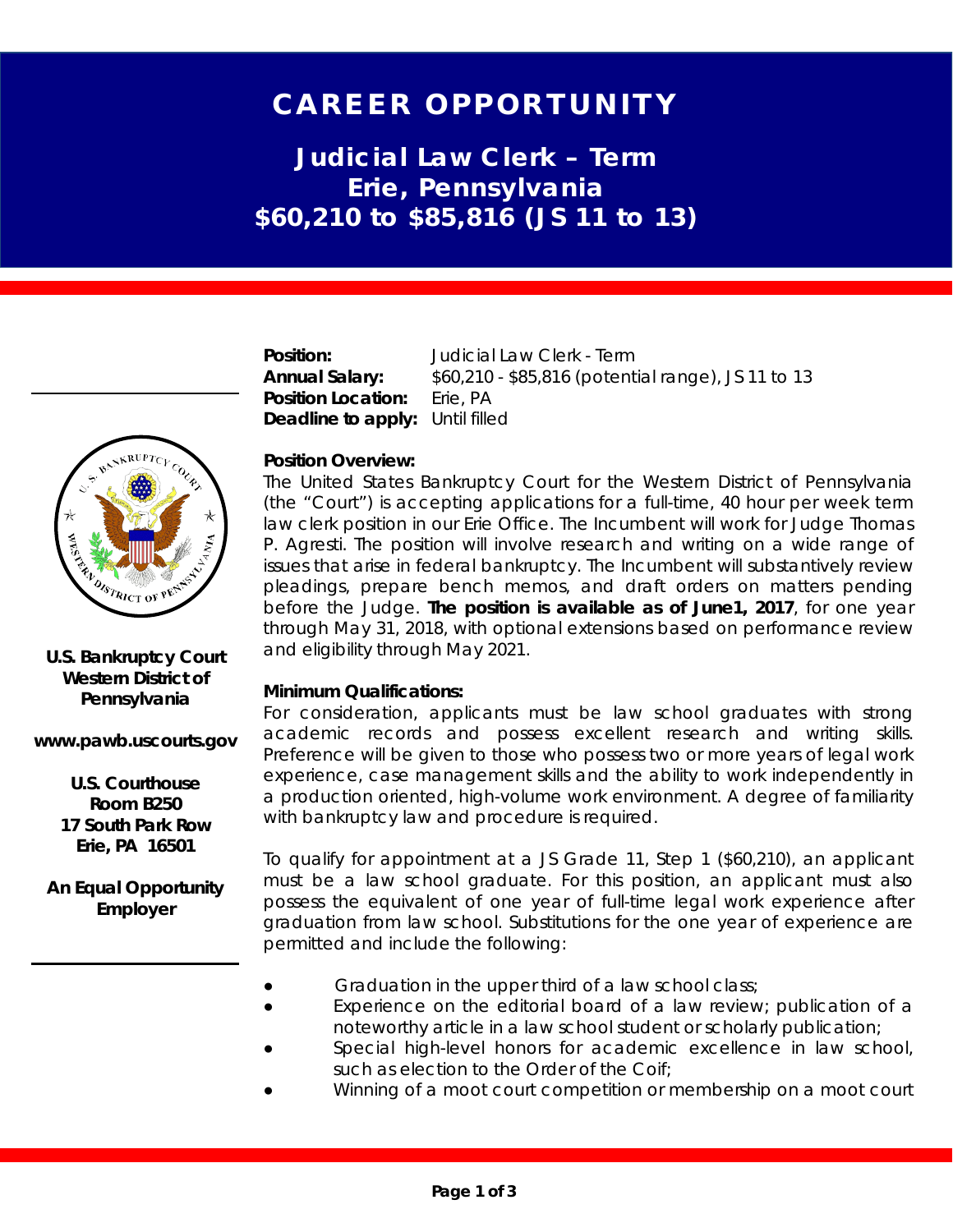on trial team that represents the law school in competition with other law schools; participation in the legal aid or other law school clinical program; or,

Summer experience as a law clerk to a Federal or State judge, or, law clerk experience on a continuous basis in a private firm while attending law school.

For appointment at a JS Grade 12, Step 1 (\$72,168), an applicant must meet the qualifications for a JS Grade 11, possess one additional year of full-time legal work experience after graduation from law school (no substitutions permitted) AND be a member of the Bar of a state, territory, or Federal Court of general jurisdiction.

For appointment at a JS Grade 13, Step 1 (\$85,816), an applicant must meet the qualifications for a JS Grade 12 and possess at least one additional year of full-time legal work experience after graduation from law school (no substitutions permitted).

#### **Duties:**

Include, but are not limited to the following:

- Prepare pre-hearing/trial case summaries using the Court's electronic calendaring program, including CHAP;
- Perform legal research, and prepare and proof read memos, orders, correspondence and opinions for the Judge's consideration;
- Review dockets of pending litigation and monitor progress;
- Provide information to the Judge in connection with pending litigation;
- Assist the Judge during courtroom proceedings;
- Monitor and report on the Court's Loss Mitigation Program;
- Demonstrate a proficiency in computer technical skills, including set up and use of iPad, iPhone, Surface Pro, and similar devices along with related applications and accessories as Chambers liaison when interfacing with Court IT Personnel; and,
- Possess and demonstrate familiarity with MS Office (primarily Word and Excel but also PowerPoint), Adobe, Word Perfect, and Lotus Notes software applications and general understanding of networking of computer systems, including trial presentation software.

Judicial law clerks are also responsible for clerical/administrative duties. The position involves interaction with staff of the Clerk's office and members of

*All applicants must be a U.S. citizen or be eligible to work in the United States.*

*All appointments subject to FBI Fingerprint Background Check, with periodic reinvestigation, if applicable.*

*All appointments also subject to mandatory electronic funds transfer.*